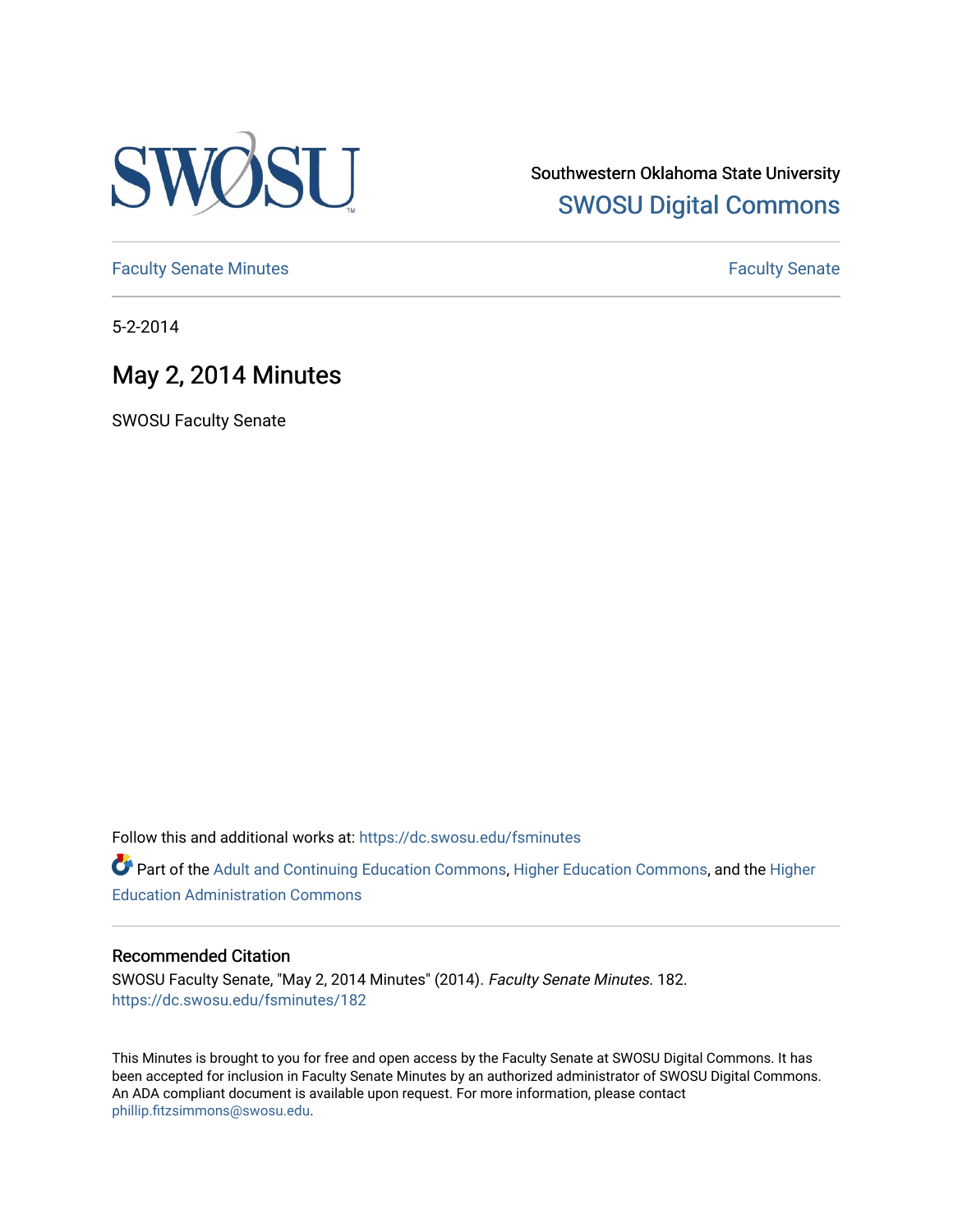### Approved Minutes Southwestern Oklahoma State University FACULTY SENATE May 2, 2014—2:00 PM EDU 201

**I. CALL TO ORDER:** Faculty Senate President Fred Gates called the May meeting of the Faculty Senate to order at 2:05 PM in Education 201.

**II. ESTABLISHMENT OF A QUORUM:** The following members were in attendance: David Bessinger, Tammy Blatnik, John Bradshaw, Brad Bryant, Tommye Davis (Sayre), Jerry Dunn (Sayre), Jared Edwards, David Esjornson, Fred Gates, Karen Sweeney (for Marci Grant), Tiffany Kessler, Ed Klein, Scott Long, Tom McNamara, Evette Meliza, Kristin Montarella, Kevin Collins (for Cynthia Pena), Linda Pye (for Jason Dupree), Les Ramos, Ann Russell, Amber Sturgeon, Trisha Wald, Dennis Widen, Curt Woolever and Jessica Young.

In addition,

**III. CERTIFICATION OF SUBSTITUTES:** Kevin Collins substituted for Cynthia Pena, and Karen Sweeney substituted for Marci Grant

**IV. PRESENTATION OF VISITORS:** No visitors in attendance.

**V. APPROVAL OF MINUTES:** The April minutes were approved by a voice vote.

### **VI. ANNOUNCEMENTS**

### **A. President Fred Gates**

- 1. The Executive Council meeting is May 5, 2014. Faculty Senate President Evette Meliza will attend.
- 2. The Administrative Council meeting is May 5, 2014. Faculty Senate President Evette Meliza will attend.
- 3. The Faculty Senate wishes a long and healthy retirement to James Hunsicker, Richard Kurtz, W. Frank White, Joseph "Jody" Maness, Mehdi Raoufi, Linda Hertzler-Crum, Deborah Case, and Mary Aspedon.
- 4. From the Faculty Advisory Council meeting of April 29, 2014. Dr. Ric Baser, V.P.A.A. of Tulsa Community College made a presentation on their concurrent enrollment pilot program *EXCELerate*. This program is designed to provide more opportunities for underrepresented student populations and first generation college students to earn college credits and perhaps the opportunity to continue their educations. So far, the program appears to be very successful. If anyone is interested, I can forward them the report and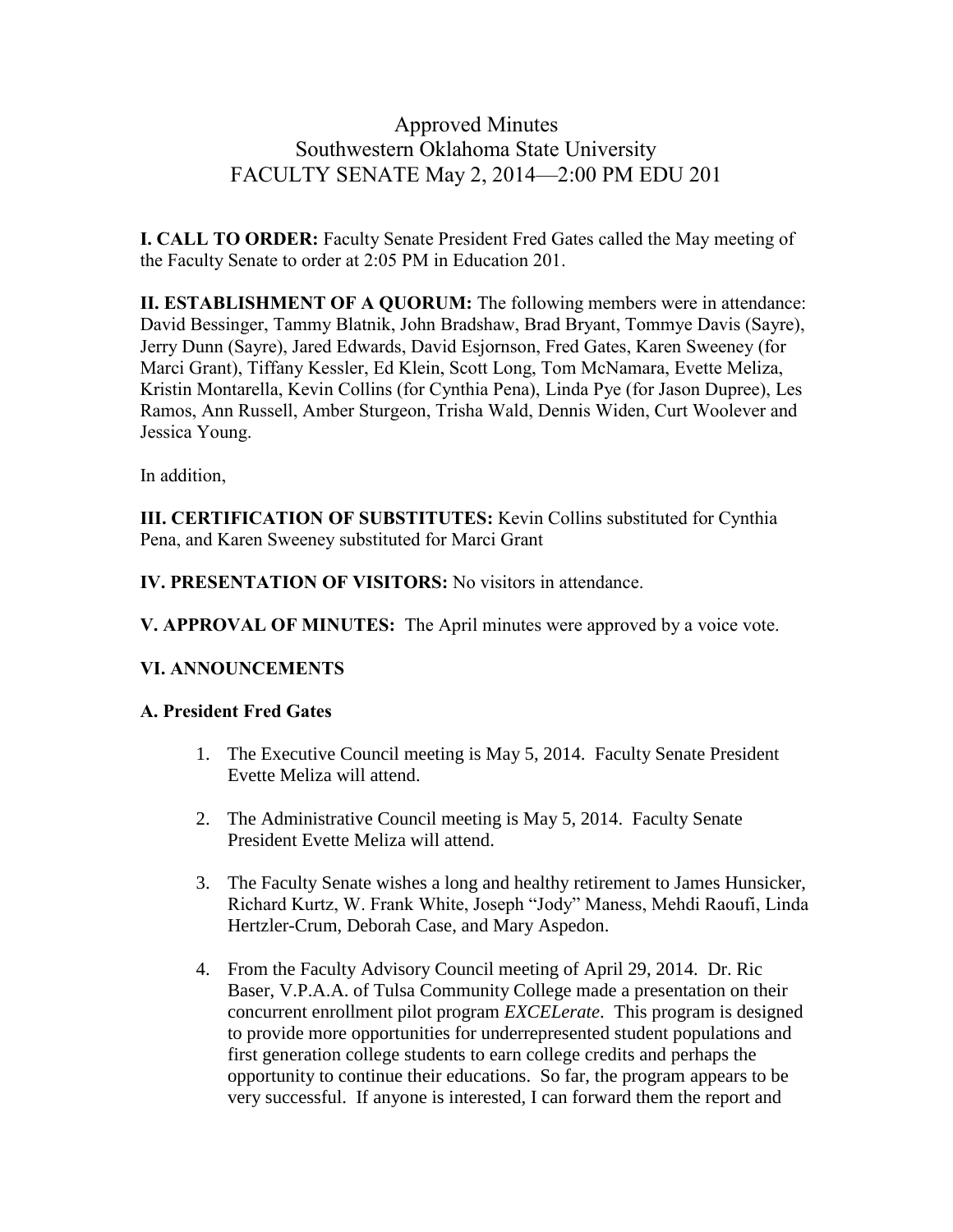power point presentation. The FAC also received a great deal of data regarding faculty workloads at Oklahoma public universities. I will report further as I sift through the data. The FAC also discussed the April 24, 2014 Regents' Tuition Hearing where Mike Dunn of Cameron University presented our recommendations on tuition increases. The FAC's position is that the Regents really need to let the legislature know that we do not want to increase tuition as it hurts the students and prices some of them out of an education. The Regents appeared to be of the same mind set. Students at the hearing essentially repeated the same thing, however they did voice that they did not mind fee increases as those tend to provide tangible benefits and increase the number of activities that keep them connected to the college or university.

5. The SWOSU Mind Games White team will be competing in the Grand Championship against the Spring champion on May 25, 2014 at 6:30 p.m. on KSBI-TV.

#### **B. Secretary/Treasurer Curt Woolever:**

- **1. Roll Sheet** please sign.
- **2. Treasurer's Report:**

| a. BancFirst Checking Account: April Meeting Balance: | <b>CURRENT BALANCE:</b>                           | \$2311.19<br>\$2311.19 |
|-------------------------------------------------------|---------------------------------------------------|------------------------|
| b. University Account:                                | April Meeting balance:<br><b>CURRENT BALANCE:</b> | \$105.01<br>\$105.01   |

- **C. President-Elect Evette Meliza:** Nothing to report.
- **D. Past President David Esjornson:** Nothing to report.
- **E. Student Government Representative Blaine Boyd:** Not in attendance

#### **VII. REPORTS FROM STANDING AND AD HOC COMMITTEES:**

#### **Report from the Adhoc Committee on the FUPTRC**

The Adhoc Committee on the FUTPRC will continue analyzing the data from the recent survey of the faculty. There is a plan to have a proposal brought before the Senate during the June meeting.

#### **VIII. UNFINISHED BUSINESS:**

Frederic Murray will replace Jason Dupree on the ad hoc committee investigating the role of the FUTPRC on the SWOSU campus.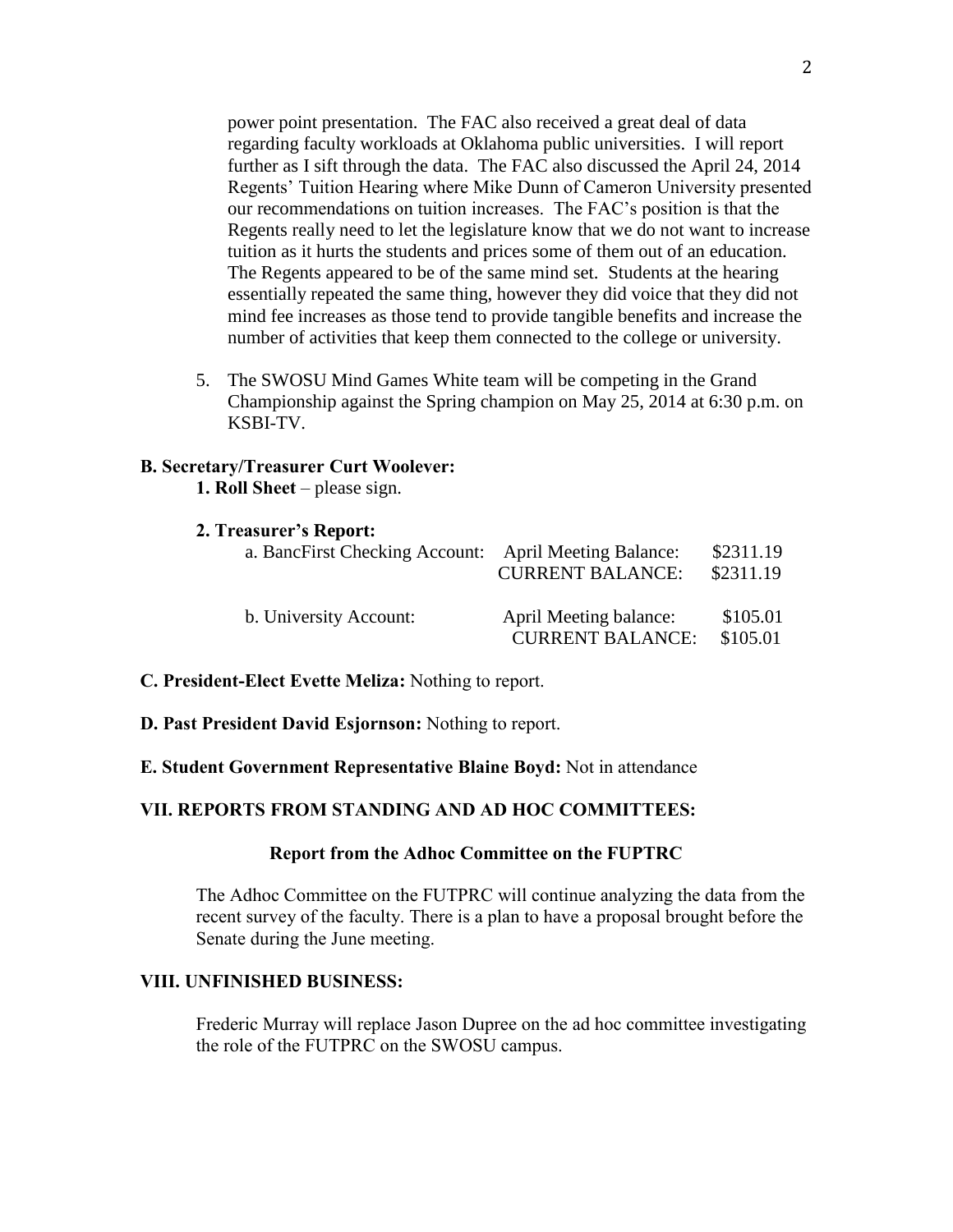#### **IX. NEW BUSINESS:**

2014-2015 Faculty Senate President Evette Meliza will preside over the rest of the meeting.

- 1. We thank the following retiring Senators for their service: David Esjornson, Curt Woolever, E.K. Jeong, Amber Sturgeon, Ed Klein, Marci Grant, Kathy Brooks, Jason Dupree.
- 2. We welcome back the following Senators who are continuing in new or partial terms: Lisa Schroeder, Scott Long, Ann Russell (2017).
- 3. We welcome the following new Senators serving until 2017 unless noted: Kris Mahlock, Karen Sweeney, Ryan Haggard, Bo Pagliosotti, Wayne Trail, Dayna Coker, Linda Pye (2015), and Doug Linder (2016).
- 4. Future Faculty Senate Meetings are listed in Appendix A. Please note that the June and July meetings will be held on **Tuesdays** rather than Fridays, and the start time is 3:00 PM.
- 5. Faculty Senate Committee assignments. Please e-mail your committee preferences to Dr. Meliza. Sign up for two committees and indicate your first and second choice. Also make a note of any committee you would be willing to chair. She will compile the results and present assignments at the June meeting.

#### **X. ADJOURNMENT:**

## **Next meeting 3:00 pm June 24, 2014**

Respectfully Submitted, Fred Gates Curt Woolever Evette Meliza Tom McNamara